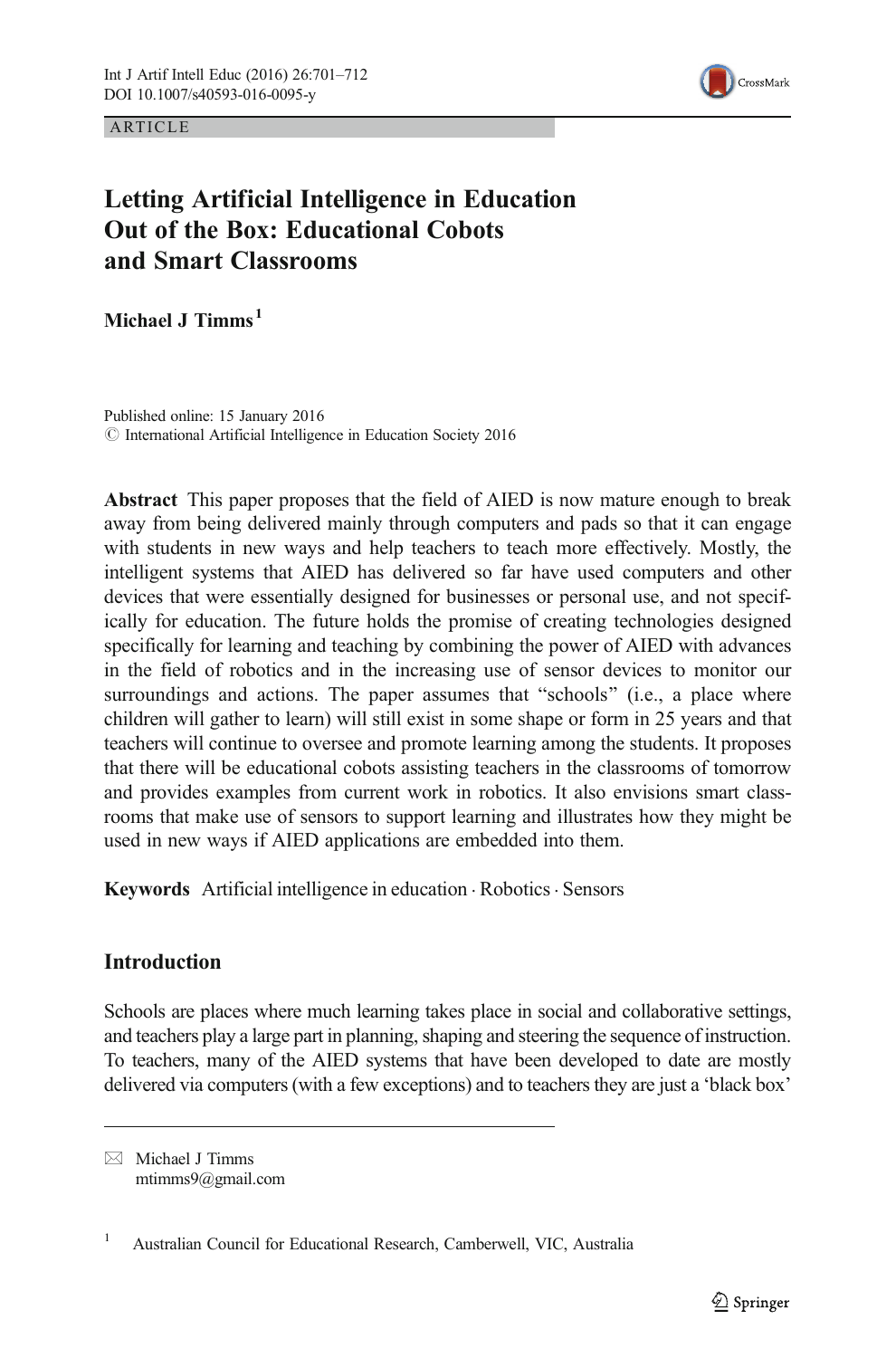in the sense that they leave teachers no real part to play in the use of the system. As a consequence, AIED currently forms little or no part of the activities in a typical classroom. This article takes a speculative look at how, over the next twenty-five years, AIED could break away from being delivered mainly through computers and pads so that it can engage with students in new ways and help teachers to teach more effectively.

One of the things that you do not hear questioned very much is why we are trying to use technologies like computers that were designed primarily for office workers as devices to promote learning in the classroom. Perhaps it is because we envision that we are preparing students for the modern workplace which is full of computers and tablets and that it makes sense for them to get used to the tools they will have to use in the future. Or more likely, no technology manufacturer sees education as its sole target market because they can sell more "boxes" if they are a one-size-fits-all device. They leave it to computer scientists to figure out how to make the technology perform a range of tasks. Of course, the flip side of the current situation is that schools and homes have computers, tablets and smartphones, so designing AIED systems for these enables immediate reach. However, new devices come very quickly. The first iPhone appeared in 2007 followed by the first Android phone in 2008, and the iPad was launched in 2010. Now smartphones and tablets are common technology, so it is conceivable that the technologies we have now will have been superseded by different generations of devices over the next 25 years.

We can see from Volume 1 of the this special issue of IJAIED that the field of AIED has come a long way in 25 years and that advances in technology have really boosted what we can make a business machine do. This article examines two main areas of fastmoving research where AIED could be applied to support and enhance learning; the first is in robotics and the second is in the creation of 'smart classrooms' that make use of sensors and the Internet of Things (IoT). The application of robotics for education is proposed as a way to create systems that transcend the limitations of the traditional computer paradigm and provide more social interaction that fits our biological predispositions in learning. The application of AIED to the IoT is proposed as a way to provide new ways of supporting learning and for leveraging the big data from rich interactions with 'smart' technologies to produce value for the teacher and classroom. In addressing these new potential futures new areas of research in which AIED could be applied are discussed. These include (1) creating systems that provide social interaction (an extension of the Computer Supported Collaborative Learning that already exists), (2) exploring new modalities for interfaces between learners, teachers and supporting technologies and (3) investigating the application of the Internet of Things in education.

#### Some Assumptions

Let us imagine for a moment a future in which the technologies used in learning are designed for that purpose and not just adapted from business machines. What would a teacher want help with in the classroom? What would a student want from a learning system? And, how will AI be integrated in this future world of education?

Before we embark on this thought experiment, I should declare some of my assumptions about what will happen to education in the next 25 years. Firstly, it seems that the school as an institution is highly durable and has become an accepted part of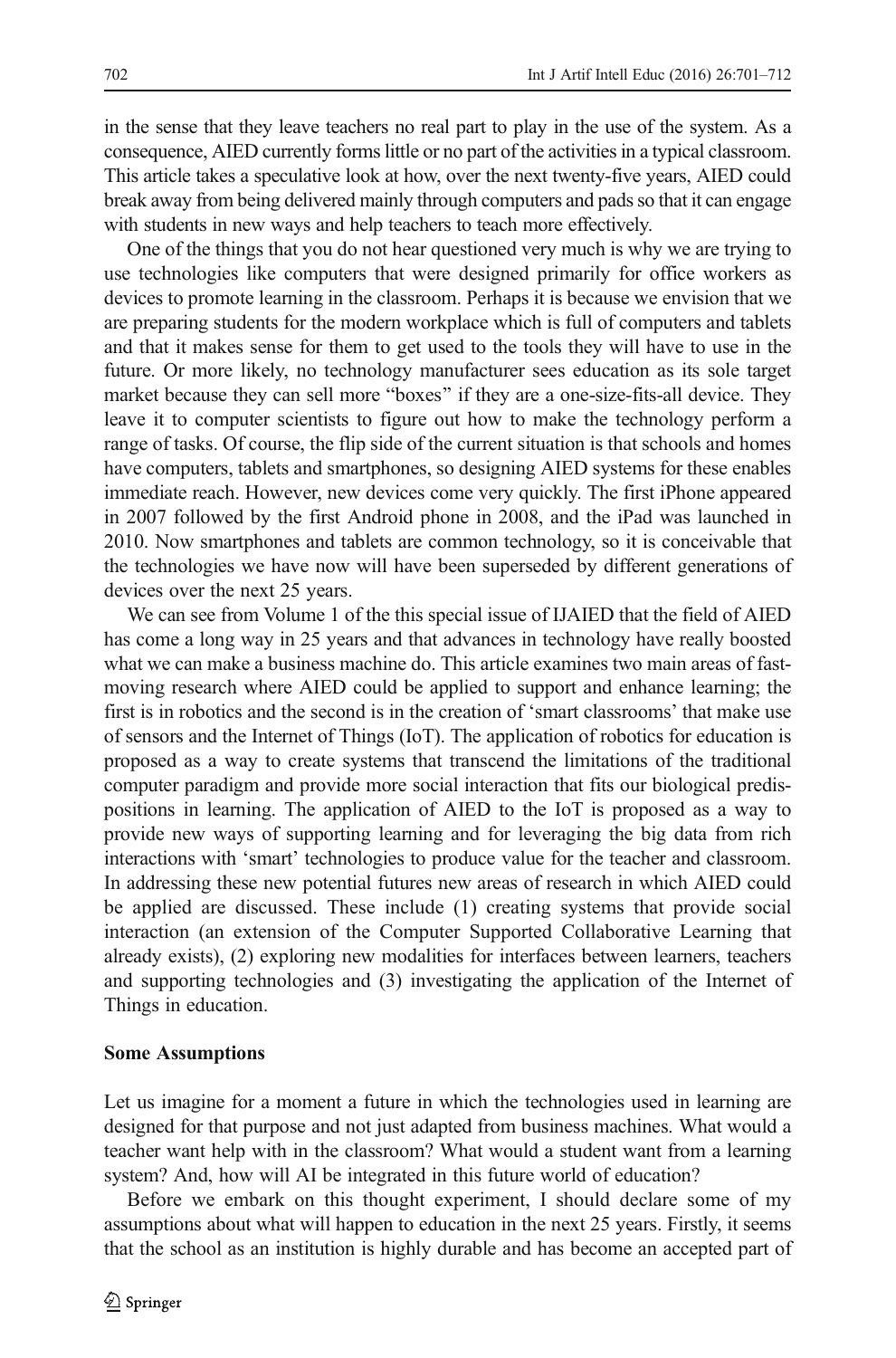our society in all developed nations and in developing nations too. I am using the term school loosely to mean that a place where learners and teachers will gather physically and virtually to engage in teaching and learning activities. As agriculture became mechanised in the industrial revolution and the need for an educated workforce increased, schools became increasingly mandatory and over time the number of years that students spend at school has increased. If you were to remove schools from western society we would not be able to adapt easily as parents would have to stay home to look after children, even if they were able to attend school virtually. And these days many families have two parents working so they could not afford to halve their incomes. In short, unless there are some huge societal shifts I think that schools in some form or other will be with us for a while.

My second assumption flows from the first. If "schools" continue to exist then so will "teachers". By "teachers", I mean an adult who will oversee and promote learning among the students. Ideally they will hold content and pedagogical qualifications, but even in current schools there are skills shortages and teachers who are teaching outside their subject expertise.

## Aied in Educational Cobots

In parallel to the advances that have been made in the last 25 years in AIED, the field of robotics has also made considerable advances. Researchers in robotics are currently exploring how socially assistive robots can help with everyday tasks like housework, guiding shoppers at the mall or train station, as well as more specialised tasks like rehabilitation after injury. There has also been work on robots in the classroom. Over the next 25 years robots will appear in many aspects of our lives and it seems inevitable that education is a sector where they could be very helpful.

I believe that over the next quarter century we will develop what I would like to call Educational Cobots. A cobot is a robot co-worker that works alongside humans to help them perform their work, so an educational cobot is a robot designed to support human teachers. This idea of humans and robots working collaboratively is an area of interest in robotics (for example, Green et al., [2008\)](#page-11-0). As discussed later in this paper, robots have the potential to capture and retain the attention of learners in the classroom and this, on its own would useful to a teacher as attention is a precursor to learning. Teachers typically have class sizes of 25 students or more and even the most experienced teacher finds it challenging to differentiate their instruction and have students working on different tasks at different paces. Having educational cobots in the classroom would aid the teacher to differentiate instruction so that learners receive more tailored teaching. This is where the work already done in AIED will become essential to achieve this vision. If educational cobots had AIED capabilities they could do things like monitor learners as they engage with Intelligent Learning Environments (the ILEs could liaise directly with the cobot); flag and attend to learners who need extra help that the ILE cannot provide; keep learners engaged and interested; and answer questions that a learner might have.

We already know a considerable amount about how to structure learning tasks and assist students through them in ways that produce lasting learning. We also have begun to work on detecting the affective state of learners to better understand their progress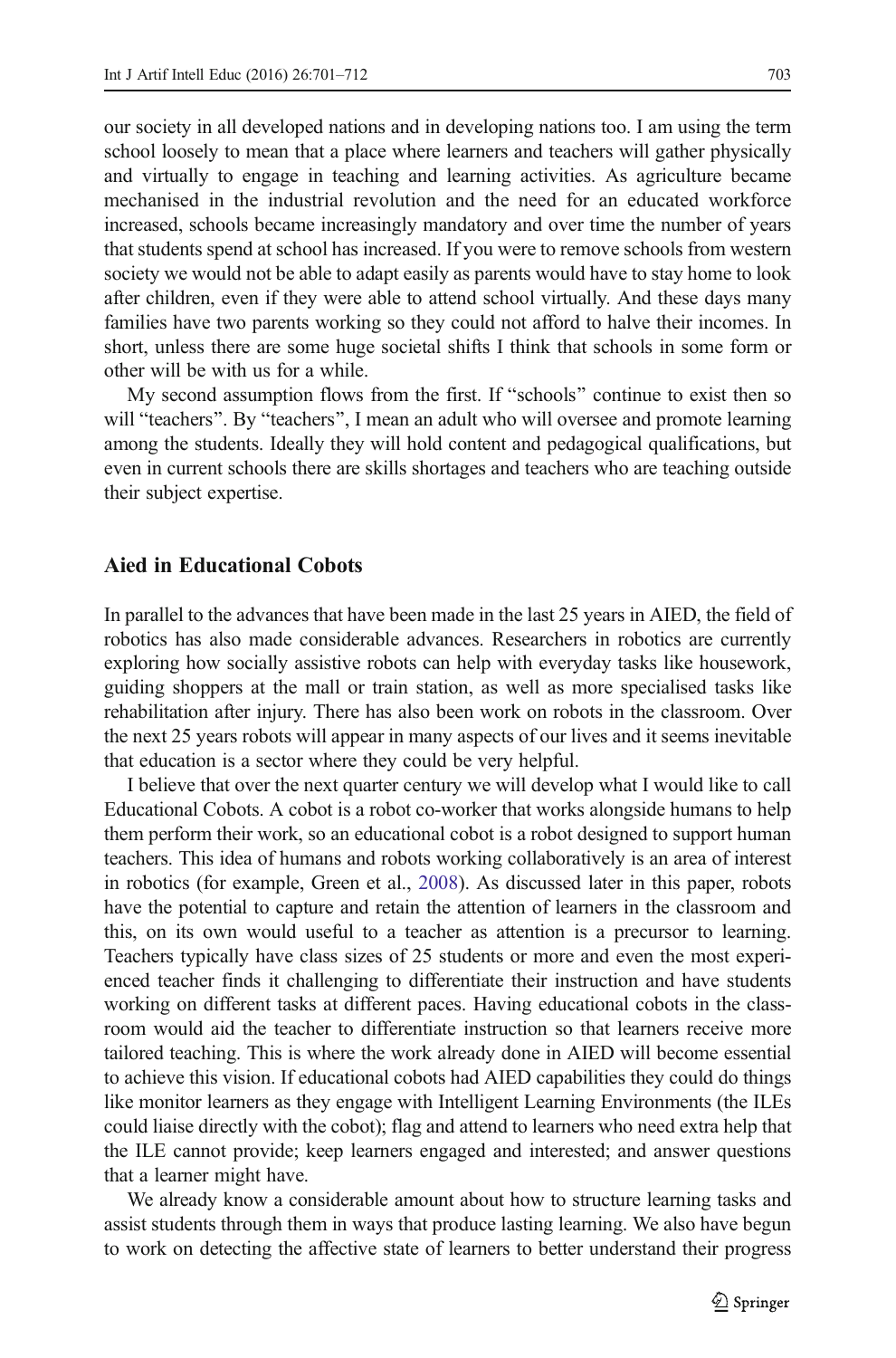and to intervene when needed. At the same time, researchers in robotics are investigating the best ways for robots to be designed in terms of appearance and actions to interact effectively with people and there is research on how children interact with robots. Combining the fields of robotics and AIED has the potential to create true educational technologies that are designed for the specific purpose of assisting in the teaching and learning enterprise.

#### Why Physical Embodiment is Important

There are good reasons to port our AIED systems into robotic bodies. It is argued by some cognitive researchers that the computational components of intelligence, such as those that AIED has been mainly focused on to date, is insufficient on its own to be regarded as the whole of human intelligence. They argue that human intelligence sits within a physical body, whose sensorimotor systems play a strong part in how we make sense of the world around us and act in it. This embodied cognition approach proposes that our physical bodies influence our brains in the same way as the mind influences bodily actions. Human beings interact with one another through our visual, auditory and sensory system, using skills that we have evolved over millions of years, such as recognizing objects, moving around physically, judging people's motivations, recognizing a voice, setting appropriate goals, paying attention to things that are interesting. These are also the kinds of skills that teachers use.

Australian roboticist, Rodney Allen Brooks [\(2002](#page-11-0)) argues that if we want robots to perform everyday tasks alongside of humans, then their higher cognitive abilities, should be based on sensorimotor actions in their surrounding environment and their proprioceptive sense (awareness of its positioning and movement in its surroundings) supported by coordination of its visual, auditory and touch sensors. If a robot is to navigate the dynamic space of a modern classroom in which a variety of furniture moves position and many human bodies race around, then it will have to have the kind of intelligence that enables this, but it will have to work in conjunction with its AIED intelligence too so that it can use standard classroom equipment like white boards (or smartboards), paper (yes, that will probably still be around in 25 years) or specialist equipment like chemistry glassware.

Embedding AIED into robots would bring advantages over being constrained to an immobile box. Being able to move around the classroom as students are working on projects, recognizing the faces and voices of individual students, being able to point or gesture, and being capable of facial expressions would all enhance the interaction with students. Also, robots that could use equipment in particular subject areas such as physics or chemistry would be able to demonstrate phenomena in a physical way and not just via video or simulations.

Would robots need to be humanoid in appearance to be useful in the classroom? At present, robots in use in our society are not humanoid in appearance. Robots on production lines look like machines and the robot vacuum cleaners in our homes do not even look like conventional vacuum cleaners, let alone like human cleaners. For the most part, robots do not need to be humanoid, but would this be true of the classroom? There is evidence from neuroscience too that our acceptance of intelligent technology is influenced by how human-like it appears. Krach et al. ([2008](#page-11-0)) used functional magnetic resonance imaging (fMRI) to study the brain activity of study participants who played a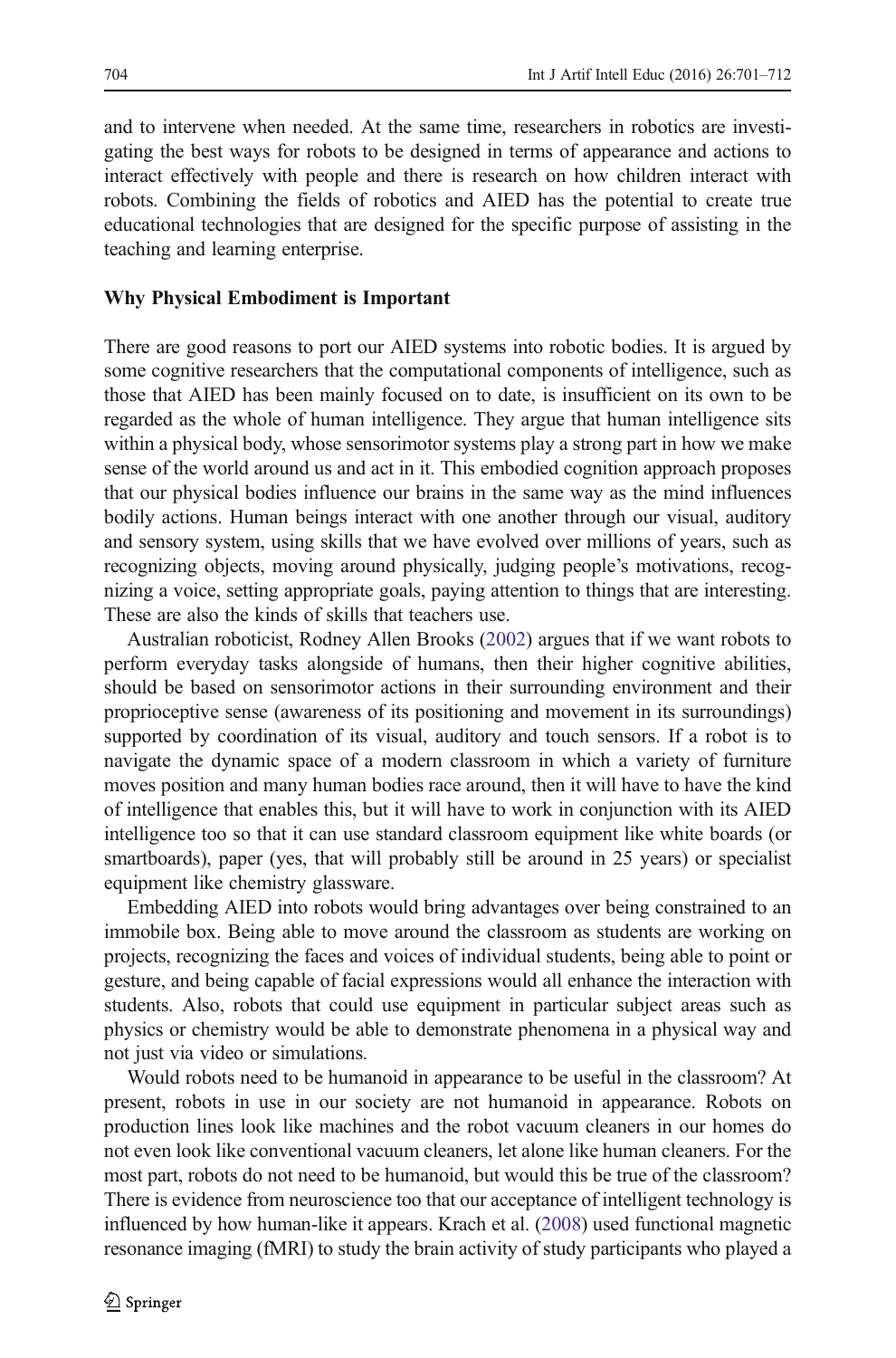game against four different kinds of opponent; a computer, a functional robot, a humanlike robot and a human. Unbeknown to the participants, all their opponents were just playing randomly. However, participants showed activation in the areas of the brain associated with 'theory of mind' (i.e., attribution of human intention) in an order of increasing human-like features (computer < functional robot < human-like robot < human). So embedding AIED in human-like robots would enhance their acceptance by the learner.

The strongest general argument for humanoid robots is that the designed world is made for humans. For example, cars have steering wheels that a human can grip and foot pedals that we can press. Doors are wide enough for humans to get through and can be opened by using our hands on the doorknobs. If a robot is made in a human-like form and size, with our limbs and basic physical capabilities, then it can navigate the existing designed world as we do, without the need to re-engineer everything from doorknobs to car controls. Of course, in the next 25 years cars will be driving themselves anyway!

However, some of the things that humans find simple, like recognizing objects in the surroundings, picking them up and manipulating them are very challenging for robots to do. For example, robotics researchers at UC Berkeley have designed a robot that can fold clean clothes that have been laundered, which is a major achievement because although robots have been able to interact with rigid objects, handling soft 'deformable' objects like a towel is very difficult (Prigg, [2015\)](#page-11-0). However, the robot cost US\$280,000 and the PR2 robot still cannot reach into the washing machine to take the clothes out of the dryer. But, advances will continue to be made over the next 25 years so at some point we can expect robots that could navigate the layout and furniture in a classroom of the future and use the teaching and learning equipment, whatever that may be in the future. You can also expect that, as more robots appear in our designed world, designers of objects might start to embed devices in those objects that would be helpful to robots to identify them and interact with them.

Another benefit to making a humanoid robot is that it is easier for humans to interact with, which would be important in the classroom both from the point of view of the teacher and the students. We humans need to learn how to operate non-humanoid robots like our robotic floor cleaners, and the interfaces are not always easy for us to come to grips with. As more and more robots appear in our lives over the coming quarter century, if there is no standardization of interfaces we will be driven crazy having to learn new ways of interacting with our car, home helper, gardener, and whoknows-what-else robots. The obvious way to standardize is to make them humanoid. We know how to operate with humans because we have done it all of our lives and we are hard-wired to do so and practiced at doing so through the filters of our sociocultural settings. If the robots in our lives operated within this humanistic socio-cultural setting by speaking and understanding our language, recognizing our gestures, and sensing our emotions then they would be easier for us to operate with. This could be very important for learning in the classroom. If a robot is going to support a teacher, then she should be able to say to her cobot teacher aide, "I have noticed that the group of students in the corner is having trouble setting up the ramp experiment from the force and motion module. I am busy helping this group, can you go and make sure they set it up correctly and that they are on task.^ An AIED system embodied in such a robot would be able to move to the group, check the experimental setup and then engage in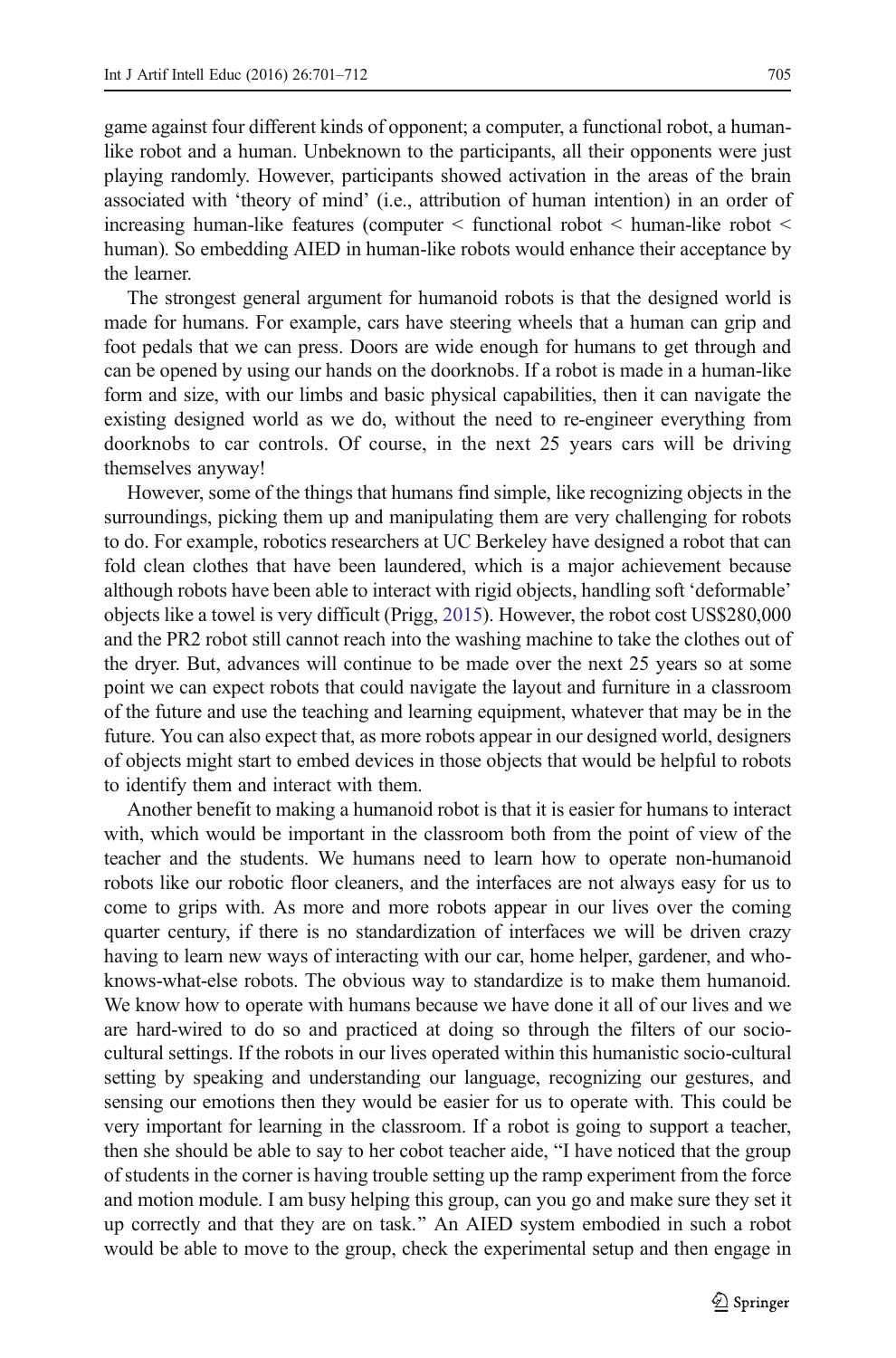dialogic tutoring to assist learning. We already know how to do the tutoring part, but it would become even more powerful if it could be deployed in flexible ways.

The learners would also likely respond more naturally to the robot teacher aide. In a study conducted at the Temporal Dynamics of Learning Centre (TDLC), one of the Science of Learning Centers funded by the US National Science Foundation, they found that young children engaged with a robot called Rubi initially for about 20 min before their attention went elsewhere. However, when the robot was programmed to react to their gaze and look at them, the attention span skyrocketed. We are biologically wired by evolution to respond to facial cues in interpersonal interactions. Rubi does not look much like a human, but researchers in Japan have been experimenting with much more lifelike robots. In a Tokyo elementary school a talking humanoid robot named Saya, that was originally developed as a receptionist robot in 2004 by professor Hiroshi Kobayashi of the Tokyo University of Science, has been used in the classroom in a limited way. Saya can speak multiple languages, and an array of motors in her head stretch the soft synthetic skin so that she can display emotions ranging from happiness and surprise to sadness and anger. But Saya could do little more than calling out student names and giving basic classroom control commands like saying, "Be quiet." The robot did prove popular with the students and provoked emotions among them, including one student who cried when told off by Saya. Imagine, though, if Saya had pedagogical skills facilitated by AIED research. Kiesler et al. [\(2008\)](#page-11-0) investigated how humanoid a robot would need to be for effective use in social assistive situations like in the classroom and found that people preferred interaction with a robot than a comparable on-screen agent. They attributed the robot with stronger, more positive personality traits and felt it was more lifelike. An interesting finding that could be relevant to the classroom was that participants were more inhibited with the robot than with the agent and showed less socially undesirable behaviour, as has been found in other research. Perhaps students will behave better with an Educational Cobot than with an on-screen agent, and this is one thing that could be investigated. As the field of robotics is relatively new, like AIED, we humans have not had a lot of experience in interacting with robots. Some of the robots used in South Korean classrooms have been little more than a TV screen on wheels, with the facial expression being handled simply as video in contrast to the multiple motors of the Saya robot. Even with the clever synthetic appearance of Saya, it was obvious that she was a robot and students went and poked the skin of her face, something they would never do with a real teacher. Once their curiosity was satisfied though and they knew what they were dealing with, they could interact with Saya.

Other researchers have investigated what roles a robot might play in the classroom. For example, Oshima et al. [\(2012\)](#page-11-0) explored how Robovie-W, a communication robot, might support engagement as a partner in a cooperative learning group of pre-service teachers. They found that the style of student interactions with Robovie-W was similar to that with the human participants in the learning group and that adaptive learners interacted best with the robot. While these results are encouraging, the robot was not programmed with any intelligent learning software, simply turning its head towards a human who was speaking and reciting pre-scripted explanations of a text that was being discussed by the group. The intelligent interactions beyond that relied upon a human listening to student voices via a microphone and typing responses via a keyboard that were rendered as speech by the robot. So it was, in effect, a Wizard of Oz system for the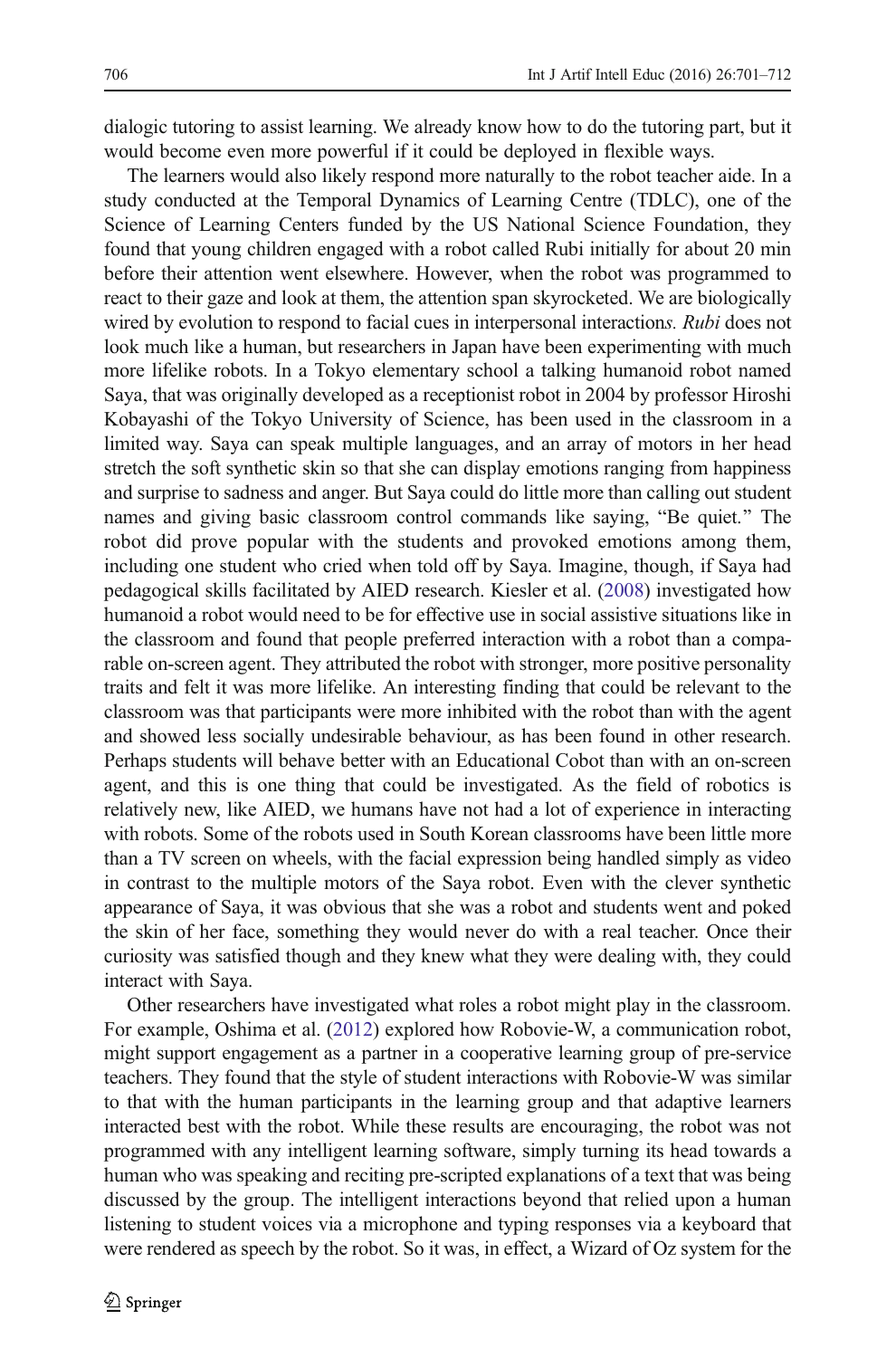most part. The next step could be to deploy full AIED systems via a robot. Shiomi et al. [\(2015\)](#page-11-0) investigated whether the Robovie social robot might stimulate students' curiosity for science if it were placed in a 4th and 5th grade elementary science classroom where students were free to interact with it during break time. As before, Robovie was used in a semi-autonomous mode where some interactions were automated but more complex ones were handled in a Wizard-of-Oz manner. In this study the robot was introduced as a new student in class, so it took on the role of a peer, rather than a teaching or teacher's assistant role. Overall the presence of the robot did not increase the science curiosity of the students but the science curiosity of the students who asked Robovie questions did increase.

Other, off-the-shelf robots like Nao from Aldebaran Robotics have been used in classrooms and although they have a basic human form (head, eyes, body, arms, hands, legs and feet) they are short and not human sized. They are obviously robots, but French researcher Pierre Dillenbourg has programed the Nao to help students to learn to write letters of the alphabet (Loos, [2015\)](#page-11-0). In that study the robot again took the role of a learning partner and the students had to teach the robot to form letters correctly. Kennedy et al. [\(2015](#page-11-0)) also used the Nao robot but in a tutoring role. Students participating in their study used a large touch screen to learn about prime numbers and the robot was aware of the students' moves via a feed from the touch screen, although it could not use the touch screen itself. The study investigated whether a more social robot would produce higher learning gains than one that was asocial. An unexpected finding was that the asocial robot produced higher learning gains, which is contrary to similar research. Clearly there is more research to be done. Bothe the Dillenbourg and Kennedy studies illustrate that AIED researchers could start with offthe-shelf robots and see what their intelligent software could do via the robot's body before moving to work with larger, perhaps purpose-built instructional robots that could assist teachers.

## Aied in the Learning Environment

Now that we have explored some possible directions for using AIED in the classroom via robots, let us think about how AIED might be deployed in the physical classroom itself to create a 'smart classroom' that can support the students, the teacher and, of course, the educational cobots within in it.

In the last decade there has been a growth in the use of sensors to monitor our built environment (e.g., homes that control lights in rooms that we are using, opening a garage door as your car approaches, fridges that order groceries before you run out, etc.). This has led to what has come to be known as the Internet of Things (IoT) and companies in many industries are looking at how they can add value to their products by embedding in them sensors, chips and communicators so that they may gather and use data, and communicate with other objects or the Internet. A central tenet of IoT is that objects, people or devices (like educational cobots) are provided with unique identifiers and the ability to transfer data over a network without requiring human-tohuman or human-to-computer interaction.

What might this IoT approach look like in the classroom? What if manipulatives like blocks of different size and colors that are used to develop understanding of base ten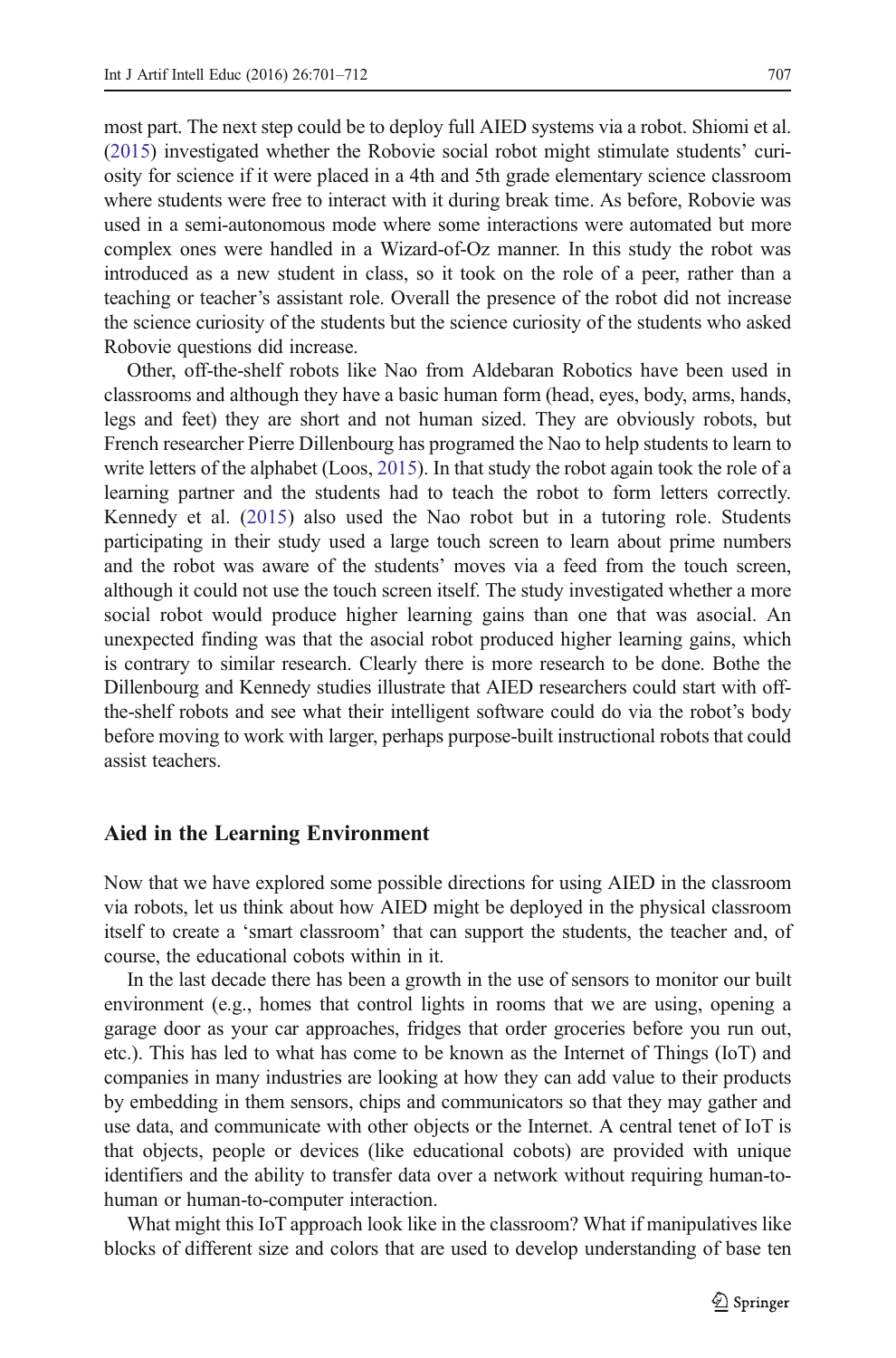counting were sensorized. Each block could 'know' its identity (e.g., I am a red block representing 10 units) and know where it is in relation to other blocks (e.g., I am lined up with and touching two other red blocks and one green block representing one hundred). If the learner had been asked to pick out blocks that represented thirty, then the block would know that the pattern that it was a part of did not total thirty. The green block would know that its value alone exceeded the target total and could have an LED light inside that flashed to indicate it was in the wrong place. No teacher or cobot would be needed in this interaction, but what would be needed is some AIED that governed the behaviour of the blocks. This is just a simple example, but what would more complex examples look like? For example, imagine a student learning to play the guitar in music lessons at school but still at the stage of mastering the fingering of basic chords. The music score shown on their electronic pad could be sending a signal to the guitar about what chord is to be played next and the finger positioning could be indicated directly on the fretboard of the instrument for the student to follow. Or the guitar fretboard might sense the students' fingering of the chord and send that information to the music that would light up the bar being played in green if it matches or red when it does not. Again, no teacher is needed in this learning transaction. But what if the teacher wanted to know how that student had been doing, but he was helping another student at the time? The system could have recorded and analysed the student's mistakes and advised the teacher that the student is still getting confused between chords C and F, it might call the teacher over so that the student gets some personal attention. Or it may just recommend some additional practice on some music that features the C and F chord changes. What sort of AIED will be required for this kind of object-to-object-to-teacher-to-student tutoring and how could systems that we have already be adapted to support it?

The students and the room itself could have sensors that help the teacher with classroom management tasks as well as learning tasks. There is already a wearable badge developed at MIT by Sandy Pentland's team and produced by Sociometric Solutions that tracks the location of the wearer, senses when other badge wearers are in range and can detect emotion from the affective tone of the voice of the wearer. They currently cost about US\$500, but as with all technologies they will doubtless get cheaper and when they do, what could be done to help teachers in the classroom if all students were wearing one? She could know, for example, if a student leaves the classroom without permission, and she could assign students to groups and get alerts if the vocal tone of any group seems to indicate that they are off task. It's easy for a teacher to spot if a group is noisier than the rest of the room, but not to detect if the level of discussion dropped because they are not talking to each other in a collaborative task for example. Maybe the use of such badges over time would allow data to be gathered and mined so that typical patterns of small group work could be detected and aberrant ones where off task behavior is being displayed could be identified from the outliers. Then the badges of the students might light up to show if they are on task (green) or off task (red) so that the teacher could glance around the room and see easily which groups she needed to attend to as she wanders the class, monitoring the learning activities. Or these data could be sent directly to an educational cobot that could then head for the group that needs guidance.

High definition cameras in classrooms might give other valuable support. Cameras combined with facial recognition technologies could allow camera systems to capture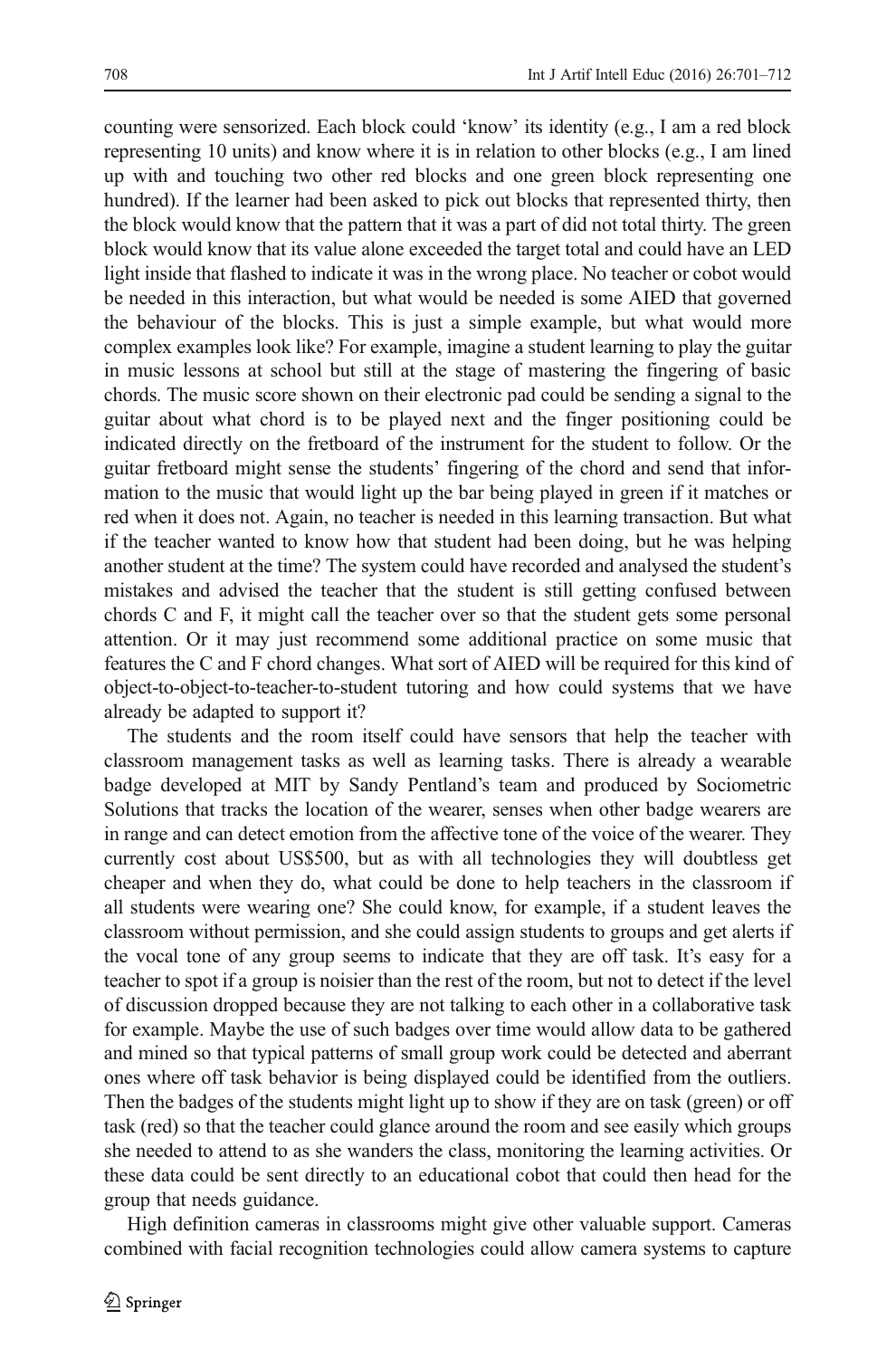available in real time?

images and sense the emotional state of the learners, recognizing the faces of individuals as it does so. What if we were to data mine the video stream from several well running classrooms to identify the features of a learning space that was productive and build predictive models and then build counterpoint models of classrooms where the overall activity is not productive so that we could tell the difference automatically via just the video stream. This kind of monitoring might be useful for beginning teachers who are less experienced at classroom management and maintaining the right blend of control and freedom than experienced teachers. Such a system could give feedback to the teacher about how to bring the class back to a productive state. How could AIED model and support effective classroom teaching if data from a range of sensors were

To obtain more fine-grained data that could help to monitor individual learners rather than the classroom as a whole, students' behaviour and affect could be captured via sensors in the classroom to supplement the information about the learners from other sources. Motion sensors like the Kinect system and biometric sensors like the wristbands that many people are now wearing for fitness purposes might be used to gather information about how engaged students are and to watch out for off-task behaviour. Data from biometric sensors tracking blood volume pulse and galvanic skin response could be used to detect changes in mood and how focused a student is, things that we already know are related to learning. Other uses might be to monitor students who are working in small groups to detect when a group is 'in synch' versus 'unfocused' and research on that is already being conducted at the Science of Learning Research Centre in Australia [\(slrc.org.au\)](http://slrc.org.au/). With these potentially dynamic streams of data, AIED researchers will need to work on how to make sense of them in a learning context and what actions to take as a result (e.g., notify the human teacher or the educational cobot).

### What is Needed to Move Towards This Vision?

The ideas proposed in this article are linked to those expressed by other authors in this issue. The article by Erin Walker and Amy Ogan focuses on the need to recognize the social role of technology's use in learning. Educational cobots, if well designed, would take on a social role in the classroom, just like a teacher's aide at present. Back in 1999, John Self [\(1999\)](#page-11-0) argued that AIED is the only field of advanced educational technology that is aimed at building "computer-based learning systems which attempt to adapt to the needs of learners and are therefore the only such systems which attempt to 'care' about learners in that sense." Maybe we can extend this idea in AIED to go beyond dealing with just the academic welfare of students and expand to embrace a more general concern for student well-being. Research in neuroscience and the physiology of learning has shown that there is a strong relationship between emotion and cognition (Zull, [2002,](#page-11-0) [2011\)](#page-11-0). Studies have shown that the students of teachers who show a personal interest in them beyond the immediate subject being learned are more engaged and motivated, and conversely, in the absence of a caring teacher, learning is impaired. Would a caring educational cobot have similar effects?

The ideas expressed here also have links to Nikol Rummel's article about deeper computational understanding of social interactions, attunement, and other affect-heavy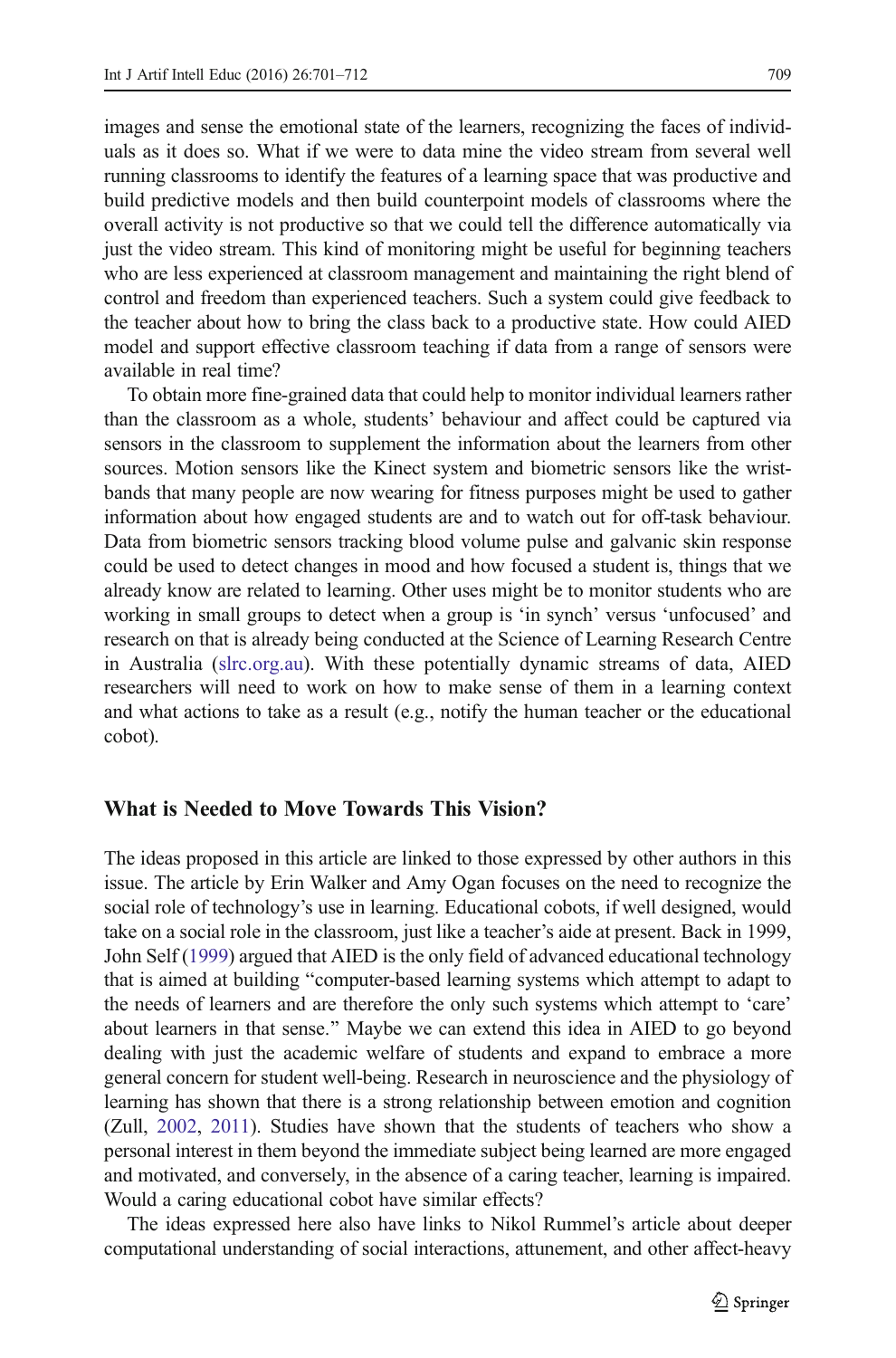constructs. For educational cobots to be effective they would need to be good at interacting with all kinds of students for long periods of time, monitoring their learning across a range of topics. To do that the AIED research community should apply more effort to developing the kinds of skills that Rummel describes in her article.

Movement towards educational cobots in the classroom has already begun. Japan and South Korea, in particular, are pursuing this goal with larger and more lifelike robots. Switzerland has started to investigate how small, off-the-shelf robots might be used in learning. AIED researchers will need to reach out to roboticists and find out what the state of the art is in robotics. We also need to let robotics researchers know what our field is capable of at present. AIED is a field that is the intersection of multiple fields like computer science, education research, cognitive psychology, instructional design and psychometrics. Those involved in AIED know that doing cross-disciplinary work is really hard. To collaborate effectively, each team member needs to gain at least a rudimentary understanding of the fields of the other partners. That way communication can take place and the team can collaboratively solve design and research problems together. But building this level of shared knowledge and collaboration takes time, so if AIED and robotics wish to come together to solve educational problems, then we need to arrange some initial exchanges of knowledge. Maybe some joint workshops or summits, or even visits to each other's research labs, sabbatical visits or exchanges of doctoral students or post docs would get the ball rolling. Until AIED and robotics researchers understand more about one another's disciplines, we will not be able to identify ways that the fields can work together to develop educational cobots, or something else that at this point in time we are unable to foresee or imagine.

To move toward the vision expressed in this article there will need to be greater use of intermediary technologies that allow an expansion of the kinds of human-technology interfaces beyond keyboard and mouse. Intermediary technologies like natural language processing of spoken dialogue, a key part of having a naturalistic interface with robotic or other smart technologies, have advanced greatly in recent years and with the advent of new approaches to machine learning like 'deep learning' these will undoubtedly continue to improve. Some researchers in AIED have already incorporated spoken dialogue into their systems and there was a 2009 AIED conference workshop on Educational Natural Language Processing that addressed the particular language processing issued in tutorial dialogues and a review of progress towards conversational dialogue in intelligent tutoring systems appears in Rus et al. [\(2013\)](#page-11-0). Other intermediary technologies like touch based and tactile interfaces will also play a role in allowing for interactions with cobots and smart classrooms. There are also advances in virtual and augmented reality devices like the Oculus Rift that may have applications for cobots and smart classrooms.

We need to persuade research-funding agencies across the world that this is a new field with potential and to get funding for some proof of concept work to explore what is possible. As a first step, agencies could sponsor some of those 'getting to know you' type events and a step after that could be having a group of cross-disciplinary researchers identify what areas of joint research could be funded. The National Science Foundation in the USA did this kind of forward thinking in AIED to shape its funding of research in educational technology in the past and it helped to spawn many of the latest developments in the field. In fact, NSF is already funding projects in this field. For example, AIED researcher Lewis Johnson [\(2015](#page-11-0)) is conducting a project called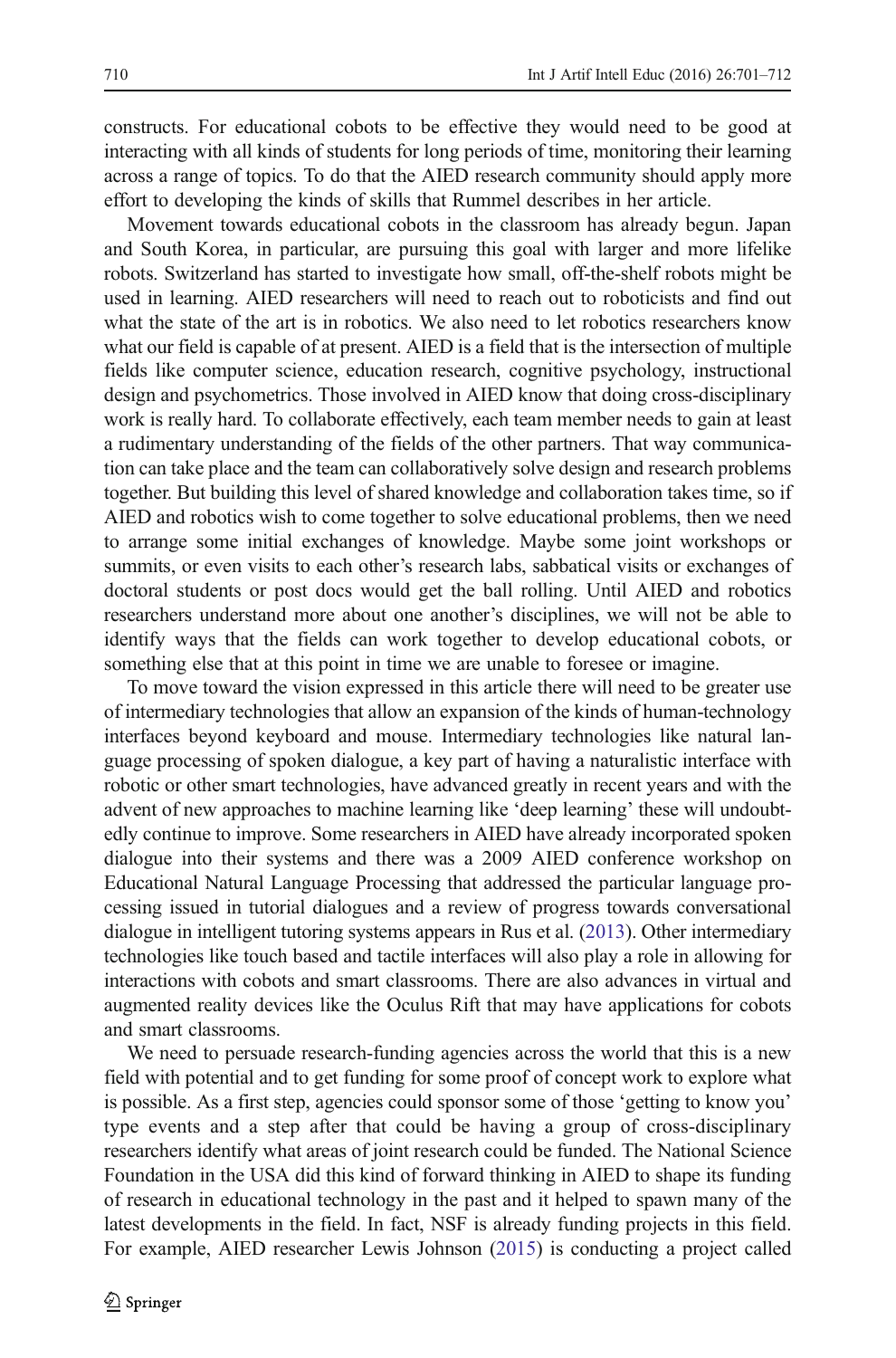RALLe that is investigating how to design simulation-based learning experiences for language learning by developing a prototype lifelike robot that engages in conversations in foreign language, and study its use in educational settings. See the article entitled Face-to-Face Interaction with Pedagogical Agents, Twenty Years Later by Johnson and Lester in Volume 1 of this special issue for more details. Maybe a way to push this forward is to hold a workshop at a conference such as Human-Robot Interaction (HRI), Multimodal Interaction (ICMI), or at AIED.

There is also a research conference on the Internet of Things that held its 5th gathering in 2015 ([http://www.iot-conference.org](http://www.iot-conference.org/)/) and it is sponsored by The Institute of Electrical and Electronics Engineers (IEEE). The range of devices that are now 'smart' in some way is increasing and if AIED researchers want to find out what combinations of them could support teachers and students in the classroom, then they may just have to purchase sets of likely sensors and see what can be done with them. However, maybe AIED researchers should be working with electrical engineering departments at their own universities rather than trying to do this work alone. As with the educational robotics field, some injection of research funding to enable AIED researchers to get to know what technologies are available and who is doing relevant work in other disciplines would be most helpful to push forward in this direction.

## Conclusion

The message I have tried to convey here is that it is time for AIED to be let out of the box, meaning the computer so that it can become embedded in other devices such as robots and in smart classrooms. The ideas presented here are meant to be a provocation to start thinking about what might be possible avenues for future AIED research directions and I recognise that some have already been doing research along these lines, so these ideas may not be new to you. However, I do not imagine that we will immediately be able to build a fully effective educational cobot or develop a smart classroom in the next few years, but we could set a course in that direction. Embarking on this course of action would lead to a considerable expansion for the field and lead to new collaborations with other fields such as robotics and electrical engineering. Themes of future research could include creating systems that provide social interaction (an extension of the Computer Supported Collaborative Learning that already exists); exploring new modalities for interfaces between learners, teachers and supporting technologies and investigating the application of the Internet of Things in education. Much of what we have learned about how to model knowledge and what the learner knows together with ways to provide feedback and pedagogy could be transported to robots. Doing so would introduce more ways of sensing what the learner's affective state is and interacting with them in different ways. This would lead to new challenges, which would be very stimulating for AIED and allow us to expand our models and methods. Embedding AIED into smart classrooms would produce real time data streams from lots of sensors in the classroom and focused on the learners would require huge amounts of Educational Data Mining and would lead to new models of how learners behave in the wider environment of the classroom and not just with the instructional packages that we have developed to date. A practical step forward might be to hold a workshop on Educational Cobots and Smart Classrooms at AIED or a